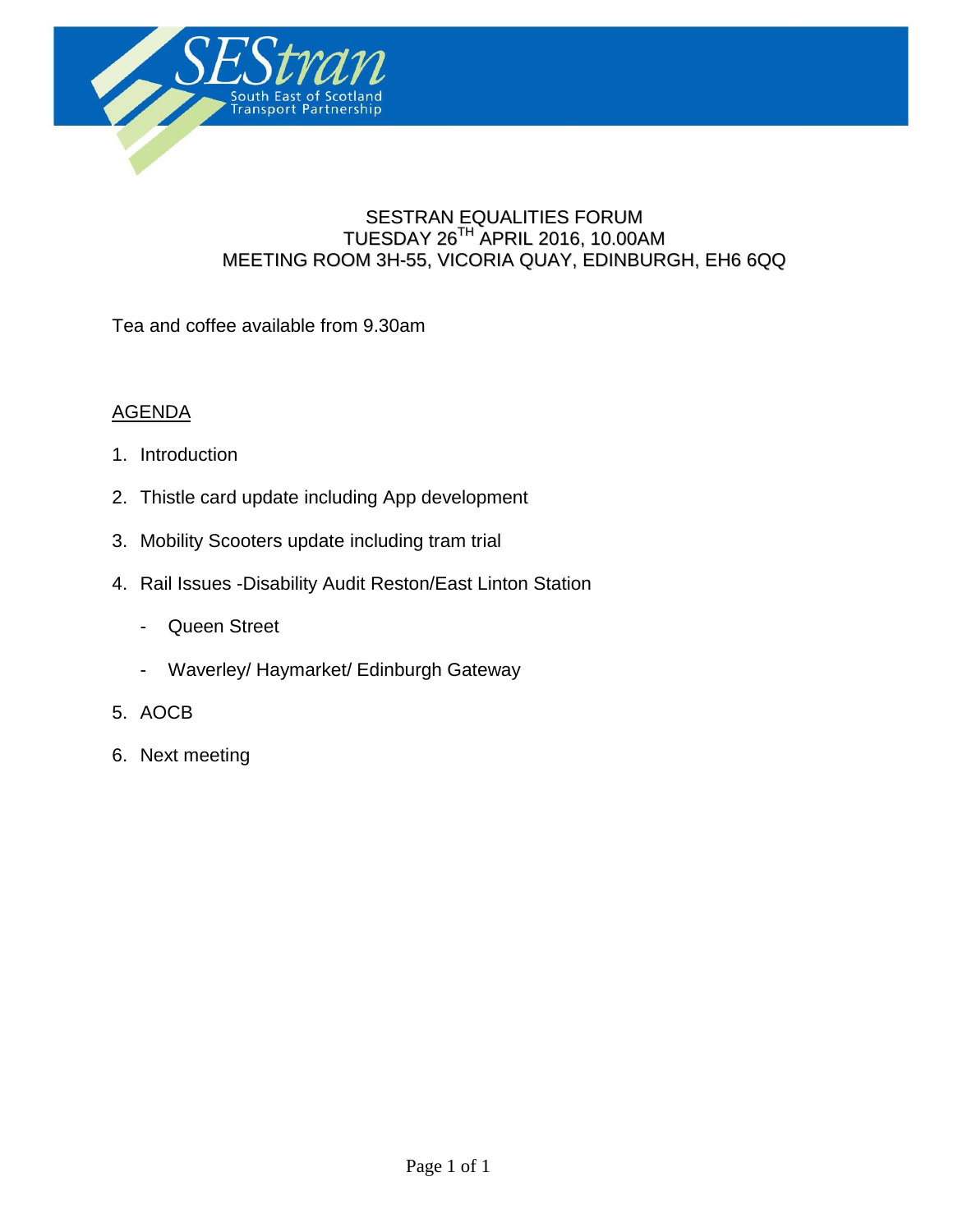

### **EQUALITIES FORUM**

## **COUNCIL CHAMBERS, TOWN HOUSE, HADDINGTON**

# **10AM FRIDAY 13TH NOVEMBER 2015**

### **Present**

| <b>Alastair Short (Chair)</b> | <b>SEStran</b>                       |
|-------------------------------|--------------------------------------|
| <b>Cllr Jim Bryant</b>        | <b>Midlothian Council</b>            |
| <b>John Ballantine</b>        | <b>SATA</b>                          |
| <b>Claire Bhugowaanden</b>    | <b>Network Rail</b>                  |
| Nikki Boath                   | <b>SEStran</b>                       |
| Dave Boyce                    | <b>Network Rail</b>                  |
| <b>Neil Clark</b>             | <b>ELC</b>                           |
| <b>Lesley Crozier</b>         | <b>East &amp; Midlothian Council</b> |
| <b>Peter Forsyth</b>          | <b>ELC</b>                           |
| <b>Mike Harrison</b>          | <b>Midlothian Access Panel</b>       |
| <b>Trond Haugen</b>           | <b>SEStran</b>                       |
| <b>Alex Macaulay</b>          | <b>SEStran</b>                       |
| <b>Graeme Johnstone</b>       | <b>SBC</b>                           |
| Nina Munday                   | <b>Fife Centre for Equalities</b>    |
| <b>lain Reid</b>              | <b>ELC</b>                           |
| <b>Ken Reid</b>               | <b>EL Access Panel</b>               |
| <b>Dennis Wilson</b>          | <b>Edinburgh Access Panel</b>        |

### **Apologies**

| <b>Terry Barlow</b>     |                                                   |
|-------------------------|---------------------------------------------------|
| <b>Caroline Barr</b>    |                                                   |
| <b>Jenny Gillies</b>    | <b>Citizens Panel</b>                             |
| <b>David Griffiths</b>  | <b>ECAS</b>                                       |
| <b>Margaret Hickish</b> | <b>Network Rail</b>                               |
| <b>Jane Horsburgh</b>   | <b>Guide Dogs</b>                                 |
| <b>John Moore</b>       | <b>LCTS</b>                                       |
| <b>Jean Proudfoot</b>   | <b>Borders Deaf &amp; Hard of Hearing Network</b> |
| <b>Alan Rees</b>        | <b>SATA</b>                                       |
| <b>Jane Steven</b>      |                                                   |

| <b>Ref</b> |                                                                                                        | <b>Actions</b> |
|------------|--------------------------------------------------------------------------------------------------------|----------------|
|            | <b>Introduction, Minutes of Last Meeting and Matters Arising</b>                                       |                |
|            | Introduction                                                                                           |                |
|            | Mr Short welcomed the group and conducted round table introductions.<br>Apologies were noted as above. |                |
|            | The minutes of last meeting were outlined as follows:                                                  |                |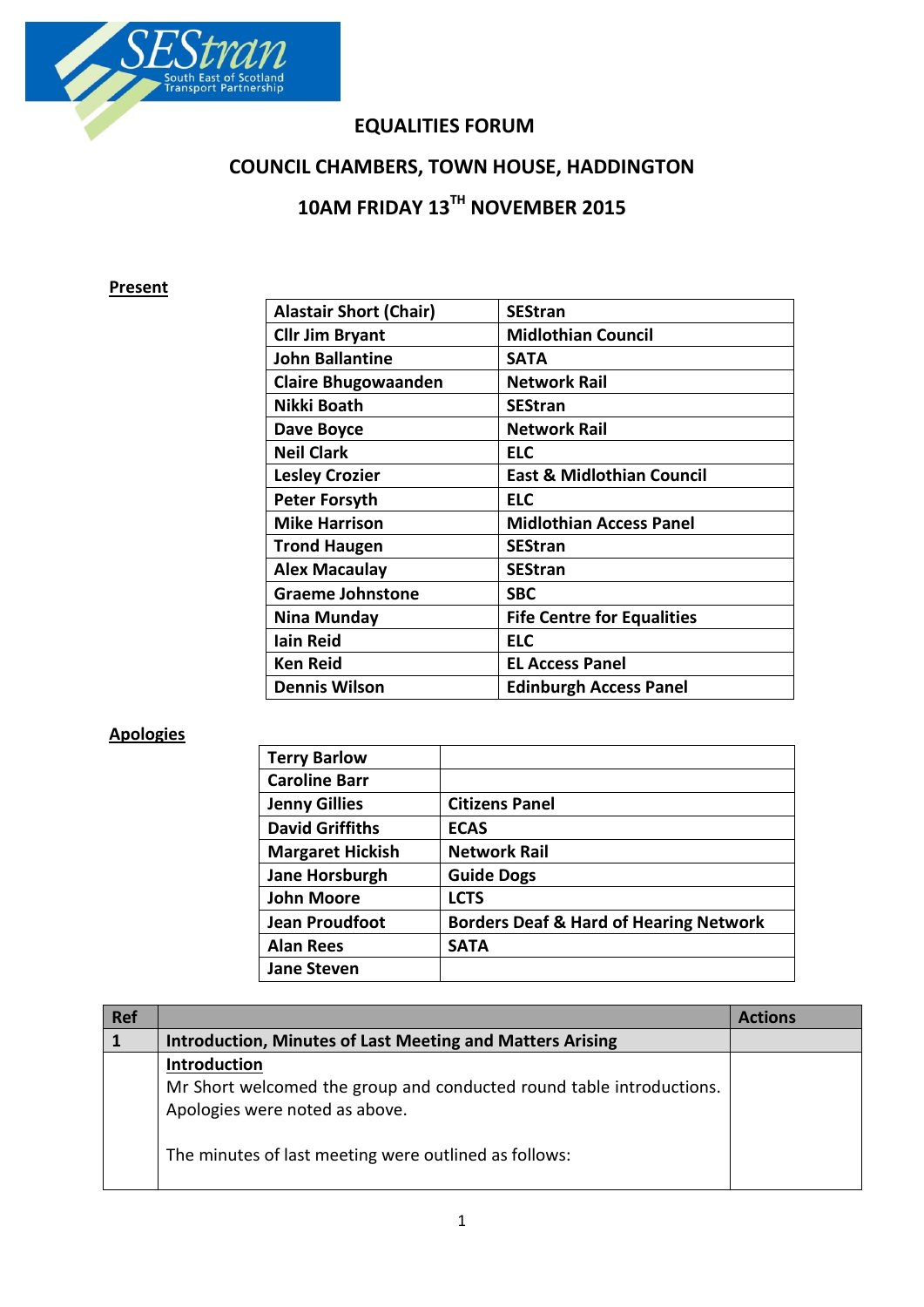|                | <b>Matters Arising</b>                                                                                                                                                                                                                                                                                                                                                                                                                                                                                                                                                                                                                                                                                                                                              |                                                  |
|----------------|---------------------------------------------------------------------------------------------------------------------------------------------------------------------------------------------------------------------------------------------------------------------------------------------------------------------------------------------------------------------------------------------------------------------------------------------------------------------------------------------------------------------------------------------------------------------------------------------------------------------------------------------------------------------------------------------------------------------------------------------------------------------|--------------------------------------------------|
|                | 2.08/15 - Thistle Card Update and Proposals<br>Mr Short advised that this was an Item on today's Agenda.                                                                                                                                                                                                                                                                                                                                                                                                                                                                                                                                                                                                                                                            |                                                  |
|                | 3. 08/15 - Mobility Scooters . Alastair Short informed the Forum that<br>that there had been a requirement to look into the proposed trial with<br>Edinburgh Trams. He informed the group that he had received a copy of<br>the proposed trial report. He outlined the scheme to the Forum and<br>highlighted that the main focus was on the Class 2 scooters. He advised<br>that Edinburgh Trams were proposing a trial but a date has not yet been<br>released. This paper will be circulated to the group.                                                                                                                                                                                                                                                       | <b>Alastair Short</b>                            |
|                | 5.08/15 - Waverley/Haymarket Stations<br>A consultation meeting will take place on 17 December 2015 at Jurys Inn,<br>Edinburgh. This meeting is aimed primarily at the disability groups. Alex<br>Macaulay suggested contacting Network Rail to request that the<br>Equalities Forum be added to the distribution list for this meeting.                                                                                                                                                                                                                                                                                                                                                                                                                            | <b>Trond</b><br>Haugen/<br><b>Alastair Short</b> |
|                | 7.08/15 - Taxi Card Report<br>Alastair Short informed the Forum that this item had been presented at<br>last SEStran Board Meeting.                                                                                                                                                                                                                                                                                                                                                                                                                                                                                                                                                                                                                                 |                                                  |
|                | 8.08/15 AOCB - Doorbell<br>Alastair Short informed the Forum that the height of the doorbell had<br>been passed on to the Landlord. Alex Macaulay informed the Forum that<br>SEStran are leaving Claremont House in early 2016.                                                                                                                                                                                                                                                                                                                                                                                                                                                                                                                                     |                                                  |
|                | No other matters were arising from the previous minutes.                                                                                                                                                                                                                                                                                                                                                                                                                                                                                                                                                                                                                                                                                                            |                                                  |
| $\overline{2}$ | <b>Thistle Card Update and Proposals</b>                                                                                                                                                                                                                                                                                                                                                                                                                                                                                                                                                                                                                                                                                                                            |                                                  |
|                | Mr Short gave an update on Thistle Card distribution. He noted that the<br>figures have dropped significantly. Mr Short highlighted that Elderly Care<br>and Libraries are the most prominent take up groups.                                                                                                                                                                                                                                                                                                                                                                                                                                                                                                                                                       |                                                  |
|                | Mr Short reminded the Forum that at the last meeting a proposal had<br>been put forward to introduce a phone app displaying the Thistle Card.<br>Mr Short reported that enquiries have now begun and highlighted that<br>that the cost would be in the region of £3,500 per platform.<br>He<br>explained that there are 3 platforms and they are Apple, Windows and<br>Andriod. The total cost could be in the region of £10,000. He suggested<br>that this cost could be shared with the other RTPs who have Thistle Card<br>Scheme and would therefore reduce the costs. He reported to the<br>Forum that he had received a call from SPT who are also taking up the<br>Thistle Assistance Card Scheme. Potentially SPT could share the costs of<br>the app also. |                                                  |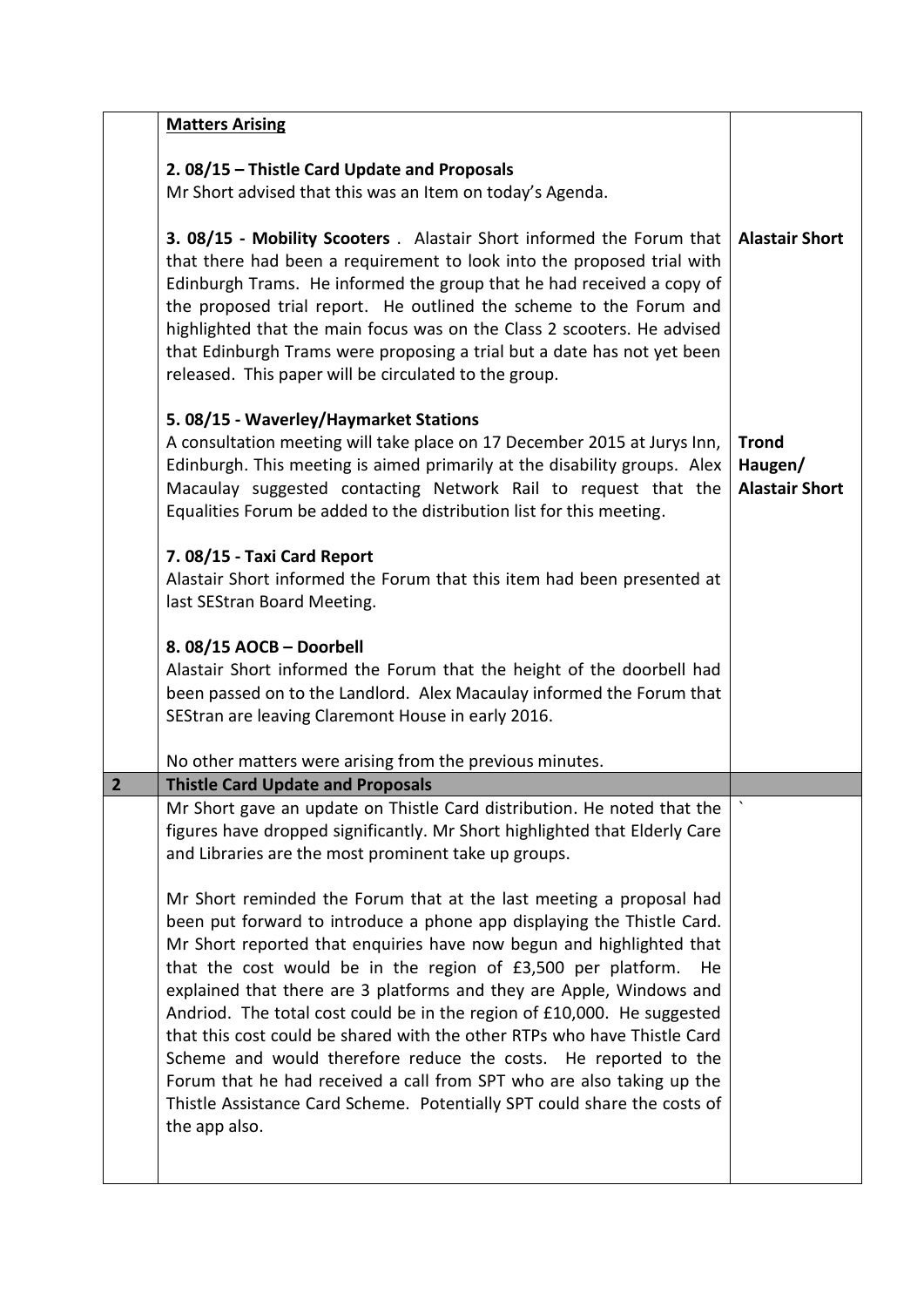|                         | Mr Short highlighted that the app specification would replicate the<br>existing card and have the ability to vary the type of disability and also<br>the destination on the screen. At this stage this has not been formally<br>decided. Mr Short highlighted that this is a basic app but it could be<br>developed further.                                                |                 |
|-------------------------|-----------------------------------------------------------------------------------------------------------------------------------------------------------------------------------------------------------------------------------------------------------------------------------------------------------------------------------------------------------------------------|-----------------|
|                         | Alex Macaulay commented on the distribution level of the Thistle Cards<br>and suggested that the Forum discuss this topic with their own groups to<br>potentially identify any groups who have been overseen and feedback to<br>SEStran.                                                                                                                                    |                 |
|                         | Ken Reid communicated to the Forum that there should be detailed<br>specifications included in the app the main example he highlighted was<br>Voice Over. He also mentioned that he was meeting a student from<br>Napier University to discuss developing a travel app. Alex Macaulay<br>requested that Ken Reid feedback the outcome of that meeting to<br>Alastair Short. | <b>Ken Reid</b> |
|                         | Mr Short reported to the Forum that SEStran had received an<br>Achievement Award from SATA for the Thistle Card.                                                                                                                                                                                                                                                            |                 |
| $\overline{\mathbf{3}}$ | <b>Traveline</b>                                                                                                                                                                                                                                                                                                                                                            |                 |
|                         | Mr Short explained that at present there was no further update to share<br>with the Forum. Mr Short explained that Traveline are currently working                                                                                                                                                                                                                          |                 |
|                         | on a hospital app. Mr Short explained what the app entailed and<br>informed the group that it is up and running and working well for travel<br>to/from the hospitals.                                                                                                                                                                                                       |                 |
| 4                       | Presentation/discussion on proposed new stations at East Linton &<br><b>Reston</b>                                                                                                                                                                                                                                                                                          |                 |
|                         | Mr Short introduced Claire Bhugowaanden and David Boyce from<br>Network Rail.                                                                                                                                                                                                                                                                                               |                 |
|                         | Claire then gave a detailed presentation - which is attached along with<br>the Code of Practice - of Network Rail's proposed new stations at East<br>Linton and Reston. Claire highlighted that Network Rail are still at the<br>preliminary design process stage and this will not be completed until<br>middle of 2016.                                                   |                 |
|                         | The following points were highlighted by the Forum:                                                                                                                                                                                                                                                                                                                         |                 |
|                         | <b>Blue Badge Spaces</b><br>Ken Reid enquired how many Blue Badge spaces will be available at each<br>station. Claire confirmed to the Forum that 5% of the spaces will be<br>given to those with mobility issues.                                                                                                                                                          |                 |